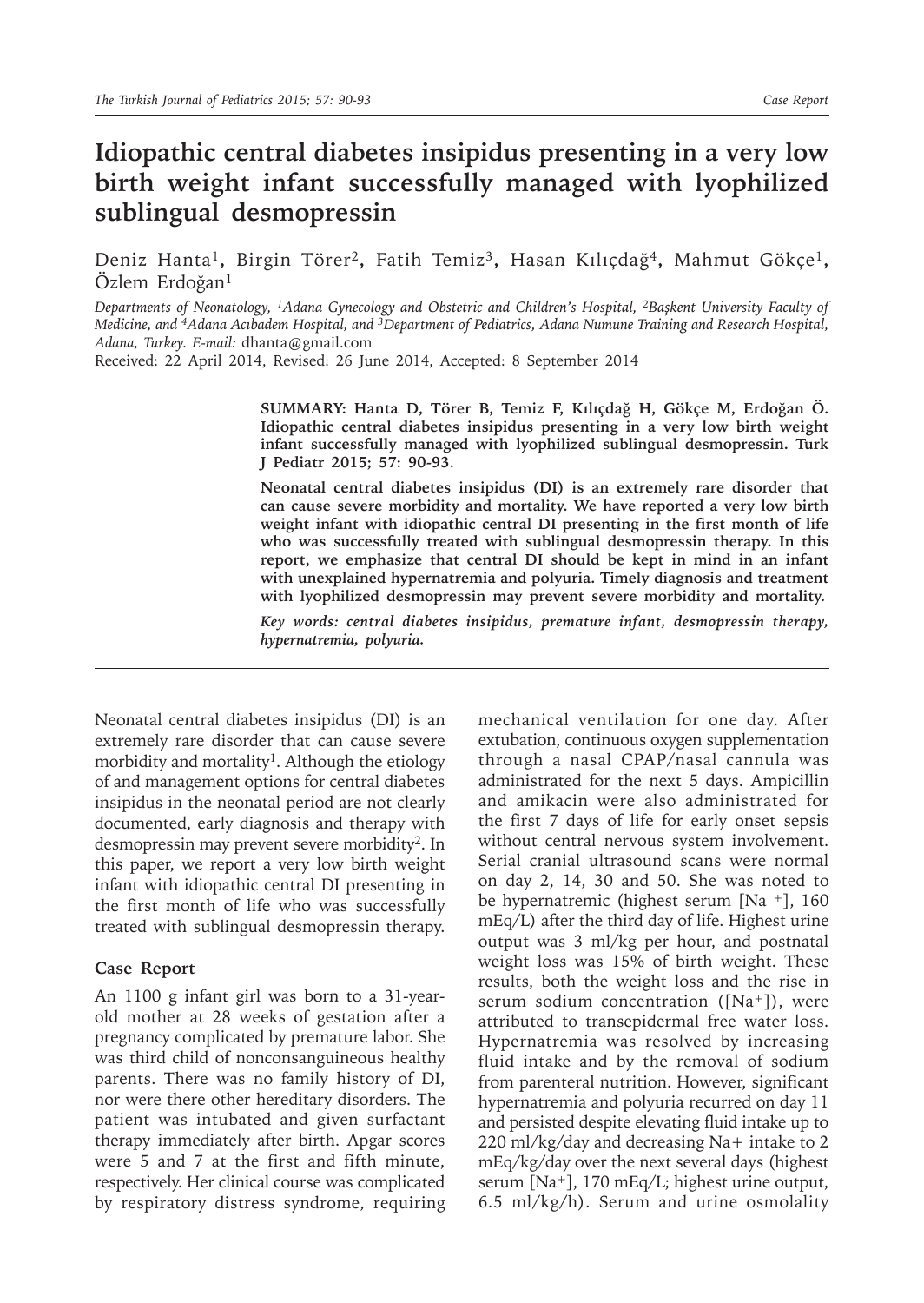were 362 mOsm/kg and 165 mOsm/kg, urine sodium was 15 mEq/dl, urine specific gravity was 1010. No glucose was detected in the urine analysis. Laboratory findings, including blood urea nitrogen, creatinine, potassium, calcium and bicarbonate, were normal, without evidence of renal dysfunction or metabolic acidosis. No hypokalemia was noted, and serum  $\lceil Ca^{+2} \rceil$  ranged between 8.7 and 10 mg/ dl. Plasma concentrations of cortisol, thyroxine and thyroid-stimulating hormone were within normal limits, and renal/bladder ultrasound scans were normal [cortisol:7  $\mu$ g/dl (2.3-19.4); free T<sub>4</sub>:1.04 ng/dl (0.7-3); TSH:1.52  $\mu$ IU/ ml (0.3-6.5)]. Serological tests for *Toxoplasma gondii*, cytomegalovirus (CMV), rubella virus and herpes simplex virus type 1 and type 2 were negative. Cranial and hypophysis magnetic resonance imaging were normal (however, the scan was performed without gadolinium) (Figure 1a, b, c). The cerebral hemispheres, corpus callosum and cerebellum looked normal. Hypothalamic-pituitary magnetic resonance imaging to identify hyperintensities in the posterior pituitary (posterior pituitary bright spot on midsagittal T1-weighted MR) or thickening of the pituitary stalk were normal. Clinical and laboratory findings were consistent with DI. For further diagnostic and therapeutic





**Fig. 1.** Cranial and hypophysis-hypothalamic magnetic resonance imaging was normal (a: coronal T2, b: sagittal T1, c: sagittal T2).

purposes, sublingual desmopressin therapy was started on day 20, at a dose of 3 to 4  $\mu$ g/ day divided every 12 hours, which resulted in normalization of serum [Na<sup>+</sup>] and urine output. Serum sodium levels ranged between 135 and 146 mEq/L, and urine output decreased to 3 ml/kg per hour. The infant manifested good weight gain on full enteral feeding of preterm formula at 150 ml/kg per day. She was discharged home on day 52 with normal serum [Na<sup>+</sup>], and with sublingual desmopressin therapy maintained at a dose of  $1-2 \mu g/day$ divided every 12 hours.

## **Discussion**

Although the etiology and treatment of central DI has been well described previously in several case series in children, it is rarely reported in the neonatal population, especially in very low birth weight (VLBW) premature infants<sup>1,3</sup>. The most prevalent cause of central DI among infants and children is intracranial tumors. Central DI in VLBW preterm infants as a consequence of intraventricular hemorrhage is rarely reported<sup>2</sup>. Central DI has been reported in neonates secondary to intraventricular hemorrhage, group B streptococcal meningitis, septo-optic dysplasia, *Listeria monocytogenes*  sepsis, congenital cytomegalovirus and midline intracranial defects, and following surgical resection of a suprasellar mass<sup>3</sup>. The prevalance of idiopathic central DI is less than 15%3.

Establishing the diagnosis in neonates is challenging because of ''naturally'' occurring significant changes in total body fluid and electrolyte balance upon transition to life ex utero. Unresponsive, persisting polyuria and hypernatremia, however, should raise the suspicion of DI, especially in the presence of intraventricular hemorrhage. Persistent hypernatremia, detected from the beginning of the first week of life in our patient, was initially thought to be due primarily to transepidermal loss of fluid. However, as persistent hypernatremia and polyuria continued in the follow-up period, DI was implicated.

In the neonatal literature, there are several previous case reports of infants presenting with DI in the first month of life. Yarber and Wood4 reported a 1040 g infant boy delivered at 28 weeks of gestation, who developed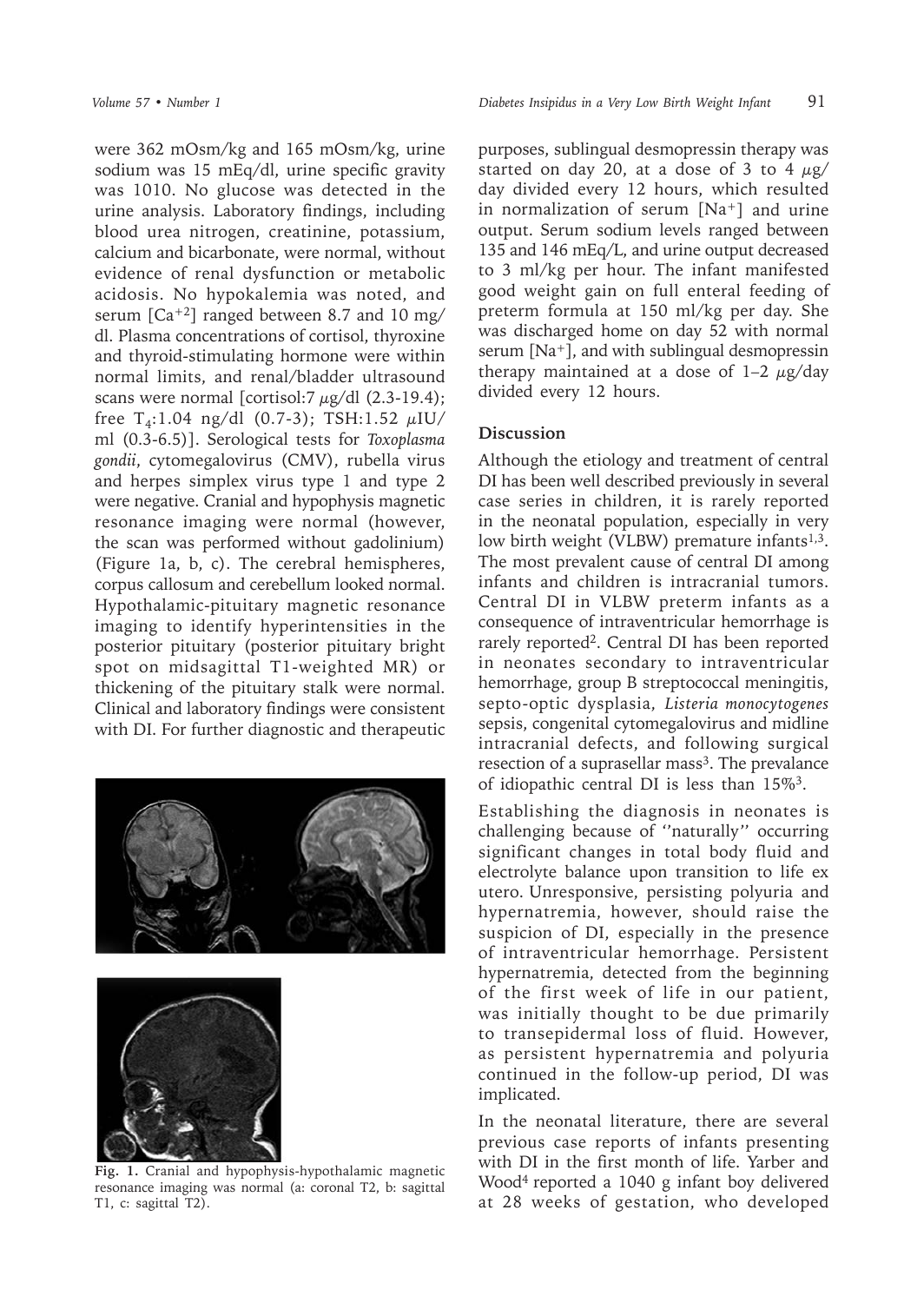unexplained hypernatremia and polyuria within the first week of life and was subsequently diagnosed as idiopathic central DI. He was initially treated with subcutaneous dDAVP. Therapy was changed to oral dDAVP before discharge to home. Molnar  $Z$  et al.<sup>5</sup> reported a male infant born at 28 weeks and 2 days of gestation with a birth weight of 1300 g who developed hypernatremia in the second week of life as a result of transient central DI. Cranial ultrasound on day 1 revealed a large intraventricular hemorrhage with parenchymal involvement on the left side. He was treated with oral desmopressin. Random cortisol levels obtained on two occasions, along with ACTH, GH, TSH and free T4, were all found to be normal. The thyroid function tests and serum cortisol level of our patient were normal. There was no evidence of any coexisting endocrinopathy. Weight and height velocities were age appropriate after sublingual desmopressin treatment. Magnetic resonance imaging did not show any abnormalities of the hypothalamic-pituitary axis. Serology was negative for congenital CMV. Neither bacterial sepsis nor meningitis was documented during the hospital stay. Thus, our patient was considered as idiopathic central DI.

In a review of the literature, treatment of central DI has initially been conducted by administering intramuscular pitressin in tannate oil<sup>6</sup>. Lysine vasopressin is another synthetic peptide that has been used in both intravenous and intranasal forms. Pitressin and vasopressin act on both the  $V_1$  and  $V_2$  receptors, causing them to have more pronounced pressor effects as well as potentially significant gastrointestinal side effects<sup>7</sup>. In the late 1960s, the vasopressin analog desmopressin was developed. It is available in oral, intravenous and intranasal forms and has become the treatment of choice for patients with central DI. It appears to act almost exclusively on the  $V_2$  receptor and has minimal pressor effects.

Management of central DI in neonates is challenging5. Although intranasal desmopressin use in children is well documented, there is some controversy regarding the method of delivery of desmopressin in neonates for longterm therapy. Paulsen-Fjellestad et al. $8$  noted that nasal absorption is irregular in infants, leading to hypernatremia and wide fluctuations

in antidiuretic effects. Stick et al.<sup>9</sup> reported the use of intranasal dDAVP therapy in a term infant with a cleft lip and palate; however, therapy was changed to oral dDAVP due to significant variability in urine output and weight gain. Ozaydın et al.<sup>10</sup> reported a female infant with facial abnormalities including a bilateral cleft lip and palate, ectrodactyly and central DI. She had a history of recurrent hypernatremic attacks and was treated successfully with oral desmopressin. Atasay et al.<sup>11</sup> investigated the effect of oral administration of desmopressin solution in a very low birth weight premature infant with central DI associated with grade 4 germinal matrix hemorrhage. They suggested that long-term successful management resulting in favorable growth and development during infancy can be achieved by using the oral route as an alternative to the nasal route. Quetin et al.12, noting that idiopathic central DI is extremely rare during the neonatal period, reported a very low birth weight infant with idiopathic central DI who was successfully treated with oral desmopressin during the first month of life. We also treated our patient with sublingual desmopressin. Initially, sublingual lyophilized desmopressin (a 60-microgram lyophilized tablet is equivalent to 0.1 mg desmopressin) was administered at a dosage of 3-4 mg twice a day  $(2.5 \mu g/kg/day)$ ; the dosage was reduced to 1-2 mg twice a day once a clinical response was established. In one study, desmopressin was commenced upon diagnosis of central DI, with a median initial dose of 2  $\mu$ g/kg/day (0.26-18.5)<sup>13</sup>. Ozaydın et al.<sup>10</sup> and Atasay et al.<sup>11</sup> used oral desmopressin at a dosage of 2.5  $\mu$ g/kg/day. However, management of central DI in this age group poses a special set of problems owing to the obligate high water intake in milk-based formulas13. Due to the risk of hyponatremia in long-term anti-diuretic hormone therapy, these babies should be managed on a high volume of formula with a low renal solute load. Despite these considerations, we achieved normal urine output and serum sodium levels without provoking significant iatrogenic hyponatremia by administering low-dose desmopressin sublingually.

In conclusion, we have reported a very low birth weight premature infant with idiopathic central DI presenting in the first few weeks. She was successfully treated with sublingual lyophilized